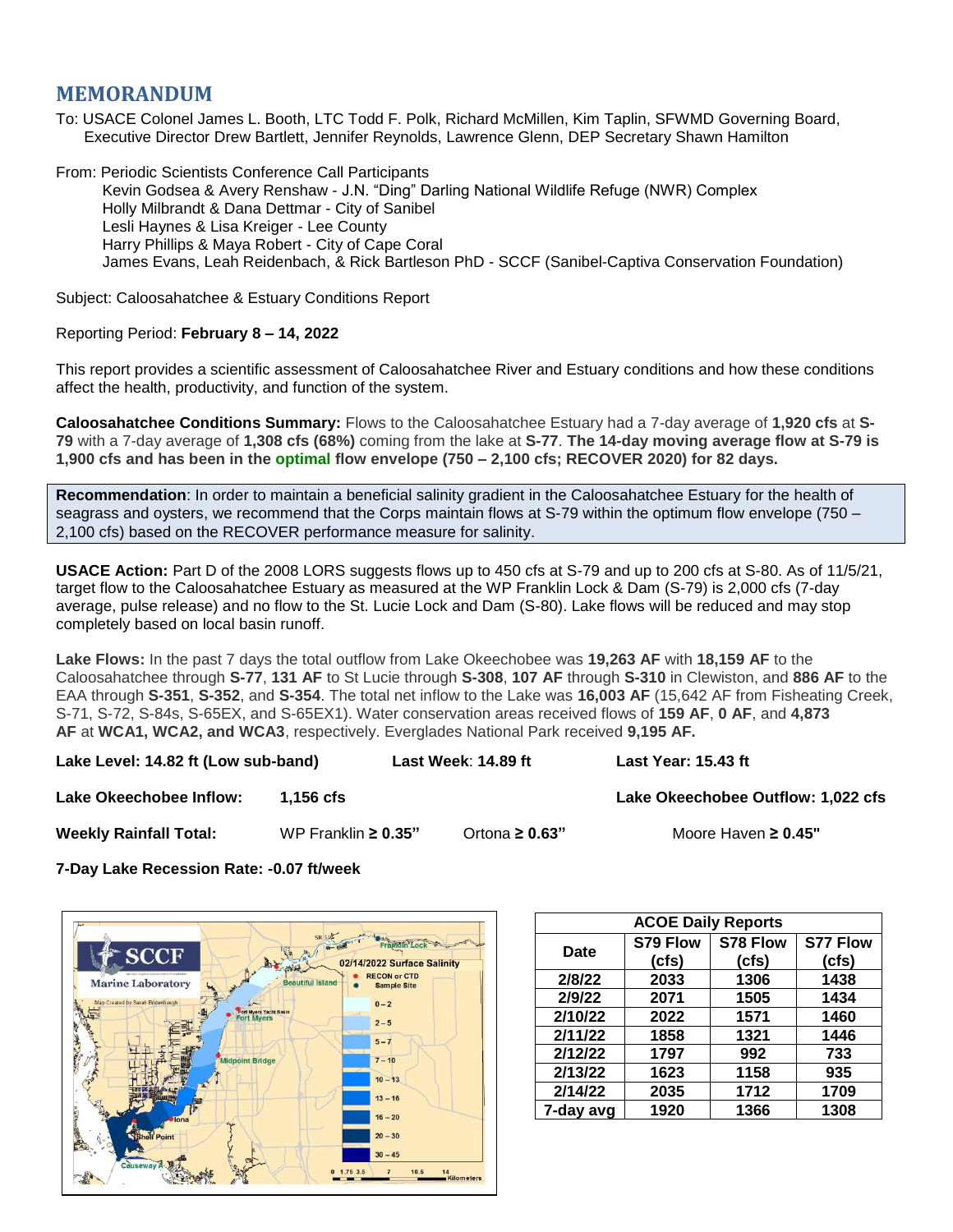## **Caloosahatchee Estuary Page 2 of 3**



| <b>Light Penetration</b>                                       |                   |                                |                  |                                |  |  |  |
|----------------------------------------------------------------|-------------------|--------------------------------|------------------|--------------------------------|--|--|--|
| <b>Site</b>                                                    | 25% Iz            | <b>Target</b><br><b>Values</b> | <b>Turbidity</b> | <b>Target</b><br><b>Values</b> |  |  |  |
|                                                                | meters            |                                | NTU              |                                |  |  |  |
| <b>Fort Myers</b>                                              | 0.80 <sup>c</sup> | >1                             | 2.5              | < 18                           |  |  |  |
| <b>Shell Point</b>                                             | 1.39 <sup>c</sup> | >2.2                           | 1.7              | < 18                           |  |  |  |
| Causeway                                                       | 1.49 <sup>c</sup> | > 2.2                          | 1.6              | < 5                            |  |  |  |
| 25% Iz is the depth (z) where irradiance (I) is 25% of surface |                   |                                |                  |                                |  |  |  |

*irradiance. Target values indicate the depth of light penetration needed for healthy seagrass.* m measured, c calculated

**Cyanobacteria Status:** On 2/14/22 sampling for cyanobacteria by the Lee County Environmental Lab reported the **presence** of *Dolichospermum* at **the Alva Boat Ramp** as few visible specks. *Microcystis* and *Dolichospermum* were **present** upstream of the **Franklin Locks** as visible specks with some wind-driven accumulation. *Microcystis* and *Dolichospermum* were **present** at the **Davis Boat Ramp** as visible specks with some wind-driven accumulation.

**Upper Estuary Conditions:** The 30-day average surface salinity at the Fort Myers Yacht Basin was **3.0 psu**, within the suitable range for tape grass.

**Lower Estuary Conditions:** The average salinity at Shell Point RECON was **22 psu**, within the optimal range for oysters.

| <b>Monitor Site</b>           | Salinity (psu) <sup>a</sup> | Diss $O2$    | <b>FDOM</b>    | Chlorophyll   |
|-------------------------------|-----------------------------|--------------|----------------|---------------|
|                               | [previous week]             | $(mg/L)^b$   | $(q$ sde $)^c$ | $(\mu g/L)^d$ |
| <b>Beautiful Island</b>       | $0.3 - 0.7$ [0.4 - 0.9]     | <b>ND</b>    | 260            | 4.2           |
| <b>Fort Myers Yacht Basin</b> | $1.8 - 4.3$ [1.9 - 5.2]     | <b>ND</b>    | 201            | 8.3           |
| <b>Shell Point</b>            | $13 - 30$ [16 - 32]         | $6.6 - 8.3$  | 83.0           | 5.2           |
| <b>McIntyre Creek</b>         | $28.7 - 32.1$ [28.7 - 31.4] | $6.5 - 14.8$ | $6.4 - 12.3$   | $0.5 - 1.6$   |
| <b>Tarpon Bay</b>             | --------<br>_______         | $6.8 - 8.7$  |                |               |
| <b>Wulfert Flats</b>          | $33.0 - 35.0$ [32.2 - 35.3] | $5.6 - 9.1$  |                | $3.5 - 20.3$  |

## **Water Quality Conditions**

**Red values are outside of the preferred range.**

**<sup>a</sup> Salinity target values: BI < 5, FM < 10, SP = 10 – 30**

**<sup>b</sup> Dissolved O<sup>2</sup> target values: all sites > 4**

**<sup>c</sup> FDOM target values: BI < 70, FM < 70, SP < 11**

**<sup>d</sup> Chlorophyll target values: BI < 11, FM < 11, SP < 11** 

**<sup>s</sup> Single sonde lower and surface layer or surface grab lab measurement**

**Red Tide:** On 2/11/22, the FWC reported that *K. brevis* was not observed in samples collected statewide over the past week.

**Wildlife Impacts:** In the past week (2/8– 2/14), the CROW wildlife hospital on Sanibel received 5 toxicosis patients: 1 brown pelicans (still at CROW), 1 great blue heron (died), 1 royal tern (still at CROW), 2 white pelicans (1 died, 1 still at CROW).